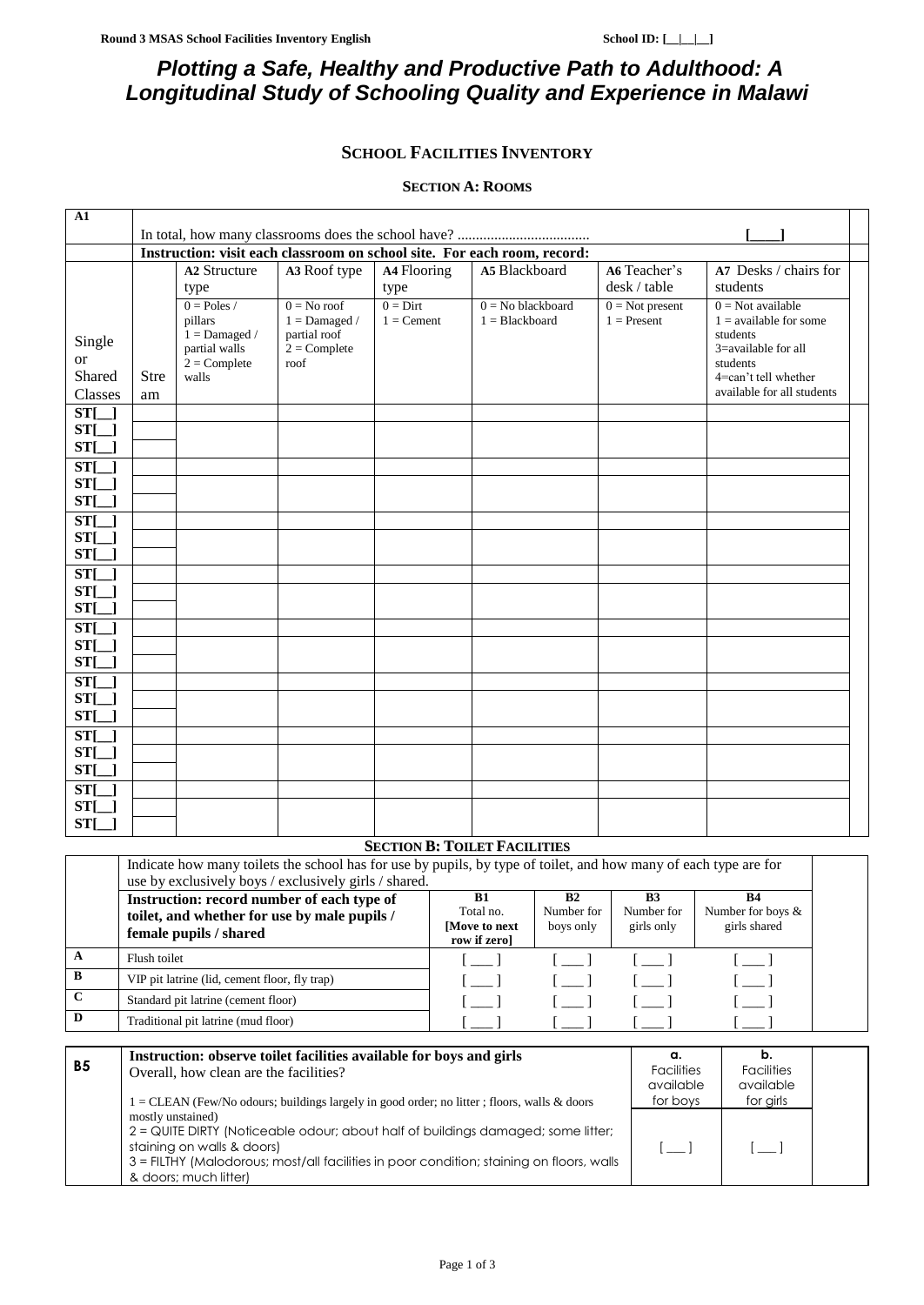|                | <b>SECTION C: SCHOOL PLAYING FIELDS / GROUNDS</b>                                                                                         |                             |  |
|----------------|-------------------------------------------------------------------------------------------------------------------------------------------|-----------------------------|--|
| <b>C4</b>      | Instruction: observation. Among the older students<br>(standards 4-8), who uses the school playing fields/grounds                         |                             |  |
|                | during breaktime?                                                                                                                         | Both genders about the same |  |
| C <sub>5</sub> | <b>Instruction: observation.</b> Among the older students<br>(standards 4-8), who uses the school playing fields/grounds<br>after school? | Both genders about the same |  |

|                |                                                                                                                                                                                                                                                                                                   | <b>SECTION D: RECORD KEEPING &amp; REGISTERS</b>                                  |                                  |           |                      |               |              |  |
|----------------|---------------------------------------------------------------------------------------------------------------------------------------------------------------------------------------------------------------------------------------------------------------------------------------------------|-----------------------------------------------------------------------------------|----------------------------------|-----------|----------------------|---------------|--------------|--|
|                | Instruction: Ask to observe the school's registers for standards 4 - 8. For each standard, record:                                                                                                                                                                                                |                                                                                   |                                  |           |                      |               |              |  |
|                |                                                                                                                                                                                                                                                                                                   |                                                                                   | $a.$ Std 4                       | aa. Std 5 | $\mathbf{b}$ . Std 6 | $bb.$ Std $7$ | $c.$ Std $8$ |  |
| D <sub>1</sub> | Is there an 'official' register, or<br>a makeshift one (e.g. exercise                                                                                                                                                                                                                             | Official register<br>Makeshift register<br>No register                            | $\Omega$                         |           | $\Omega$             | $\theta$      |              |  |
|                | $book$ ?                                                                                                                                                                                                                                                                                          |                                                                                   |                                  |           |                      |               |              |  |
| D2             | Look at the past 5 school-days.<br>Has the register been:                                                                                                                                                                                                                                         | Filled in completely<br>Filled in partially<br>Not filled in<br>Reg. not observed | $\overline{2}$<br>$\Omega$<br>99 | 99        | $\Omega$<br>99       | 99            | 99           |  |
|                | Instruction: ask if you may see the Headteacher's / School office. Overall, how well organised is it / how                                                                                                                                                                                        |                                                                                   |                                  |           |                      |               |              |  |
|                | much school management information seems to be displayed?                                                                                                                                                                                                                                         |                                                                                   |                                  |           |                      |               |              |  |
| D3             | $1 =$ Very well-organised, with lots of school and management information (e.g. tables on walls showing<br>exam results, teacher allocations, timetables, pupil's responsibilities)<br>99<br>$2 =$ Moderate level of organisation and/or presentation of information. Some information displayed; |                                                                                   |                                  |           |                      |               |              |  |
|                | [Circle 99 if office not]<br>tables not always clearly structured.<br>observed]<br>$3 =$ Little or no organisation and/or information presented.                                                                                                                                                  |                                                                                   |                                  |           |                      |               |              |  |
|                |                                                                                                                                                                                                                                                                                                   |                                                                                   |                                  |           |                      |               |              |  |

## **SECTION E: PHOTOGRAPHS**

|              | Instruction: Ask the head teacher for permission to observe & take pictures of the visitors/log book. Take pictures<br>of recent pages (showing recent visitors and any comments of interest). Instruction: take |                                       |  |  |  |
|--------------|------------------------------------------------------------------------------------------------------------------------------------------------------------------------------------------------------------------|---------------------------------------|--|--|--|
| E1           |                                                                                                                                                                                                                  |                                       |  |  |  |
|              |                                                                                                                                                                                                                  |                                       |  |  |  |
|              |                                                                                                                                                                                                                  |                                       |  |  |  |
|              | <b>E4.</b> Record the file<br>number of the photo                                                                                                                                                                | <b>E5.</b> Brief description of photo |  |  |  |
| A            |                                                                                                                                                                                                                  |                                       |  |  |  |
| B            |                                                                                                                                                                                                                  |                                       |  |  |  |
| $\mathbf{C}$ |                                                                                                                                                                                                                  |                                       |  |  |  |
| D            |                                                                                                                                                                                                                  |                                       |  |  |  |
| E            |                                                                                                                                                                                                                  |                                       |  |  |  |

| E6 | nro<br>ader .<br>hv.<br>voi<br>D1C<br>'VE<br>onse<br>:nooi<br>$\alpha$<br>-16<br>ян<br>.<br>71S1t .<br>71 C D C<br>,,, | . No |  |
|----|------------------------------------------------------------------------------------------------------------------------|------|--|

### **SECTION E: DIRECTIONS TO SCHOOL**